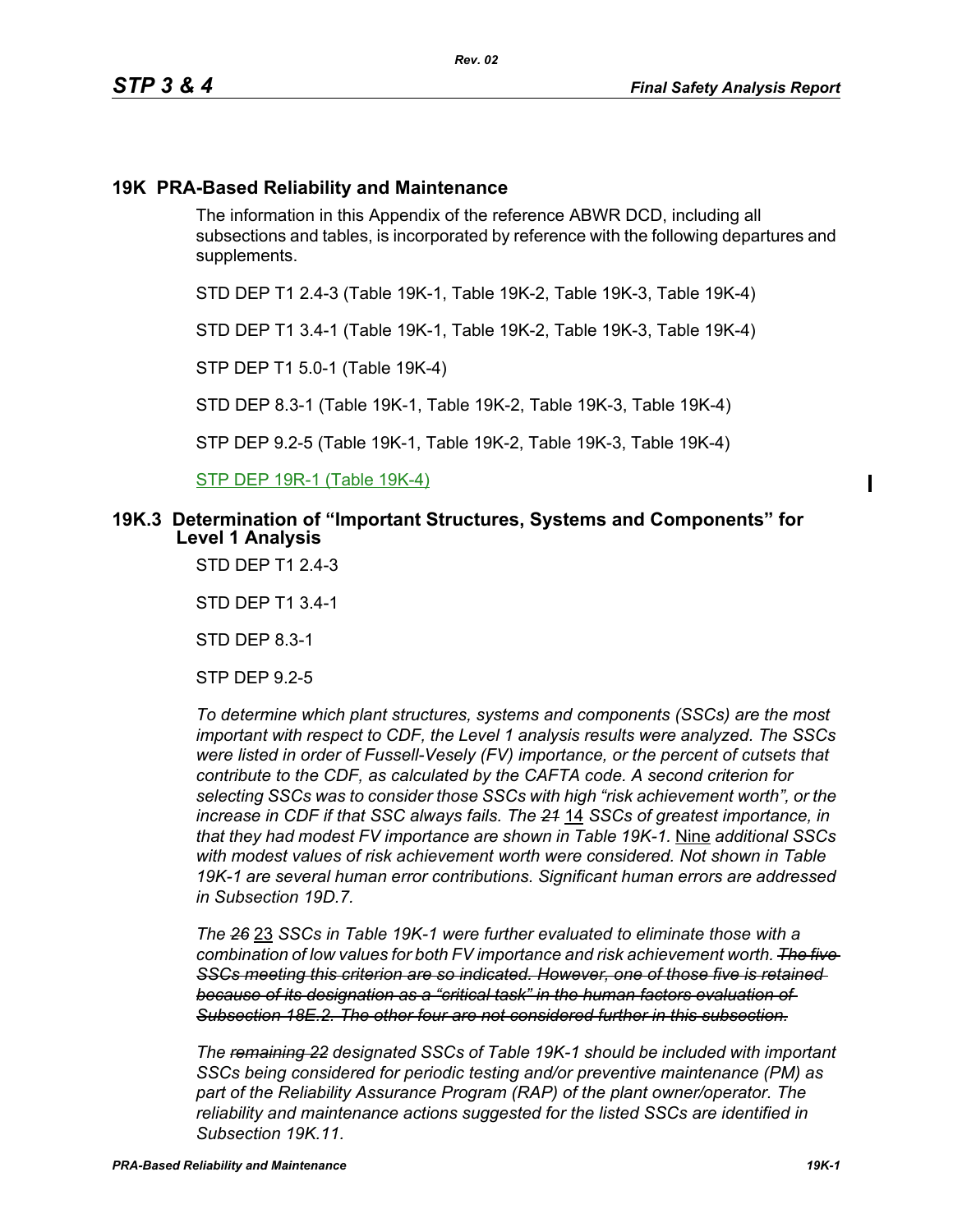*A second table, Table 19K-2, was prepared to show those SSCs with small to moderate values of risk achievement worth. These SSCs all have very low Fussell-Vesely importance, indicating a low probability of failure. However, if they fail, the impact on CDF is not negligible. Most of these SSCs have the same risk achievement worth because their failure would result in failure of the RCIC system to perform its function.*

*Initiating events that are significant contributors to CDF in the Level 1 analysis are listed in Table 19K-3. There are five* six *such events which are shown. The three most significant events, accounting* account *for more than one-half of the CDF, are all station blackout events*. The two most important events are isolation/loss of feedwater and unplanned manual reactor shutdown. Three station blackout events and turbine trip account for modest contributions to CDF. *, The next two events, contributing small fractions of CDF are isolation/loss of feedwater and manual reactor shutdown. All other initiating events contribute small amounts to CDF.*

### **19K.7 Determination of "Important Structures, Systems and Components" for Flood Analysis**

STP DEP T1 5.0-1

**STP DEP 19R-1** 

The following site-specific supplement discusses the effects of the RSW pump house floods.

*The flood analysis considers the potential for core damage from plant damage resulting* from internal or external floods. *The important SSCs identified by this analysis are the ECCS rooms, RCW rooms* Reactor Service Water (RSW) pump rooms and RSW electrical equipment rooms, *and* all *control and reactor building external water tight doors*, including the watertight barriers on the equipment access to the diesel generator rooms*, which prevent water from flowing into rooms other than the one with the leak or from external flood sources to the safety-related buildings;* redundant supply side *isolation valves on the Reactor Service Water*RSW *System and antisiphon capability,* prevent gravity drainage of the UHS basin, *which limit*s *the amount of water spilled into the control building* or RSW pump rooms*; circuit breakers that will trip RSW pumps, which also limits the amount of water spilled into the control building; isolation valves in the Circulating Water System (CWS); circuit breakers that will trip CWS pumps; level switches in the turbine building condenser pit*, the *and control building RCW rooms* and the RSW pump rooms*; sump pump operation; overfill lines in reactor building sumps on floor BIF; and room drain lines.*

# **19K.10 Identification of Important Capabilities Outside the Control Room** STP DEP T1 5.0-1

*The identified activities outside the control room are:*

*(8)* Closing the normally-open watertight door to the control room on notification of a main cooling reservoir breach.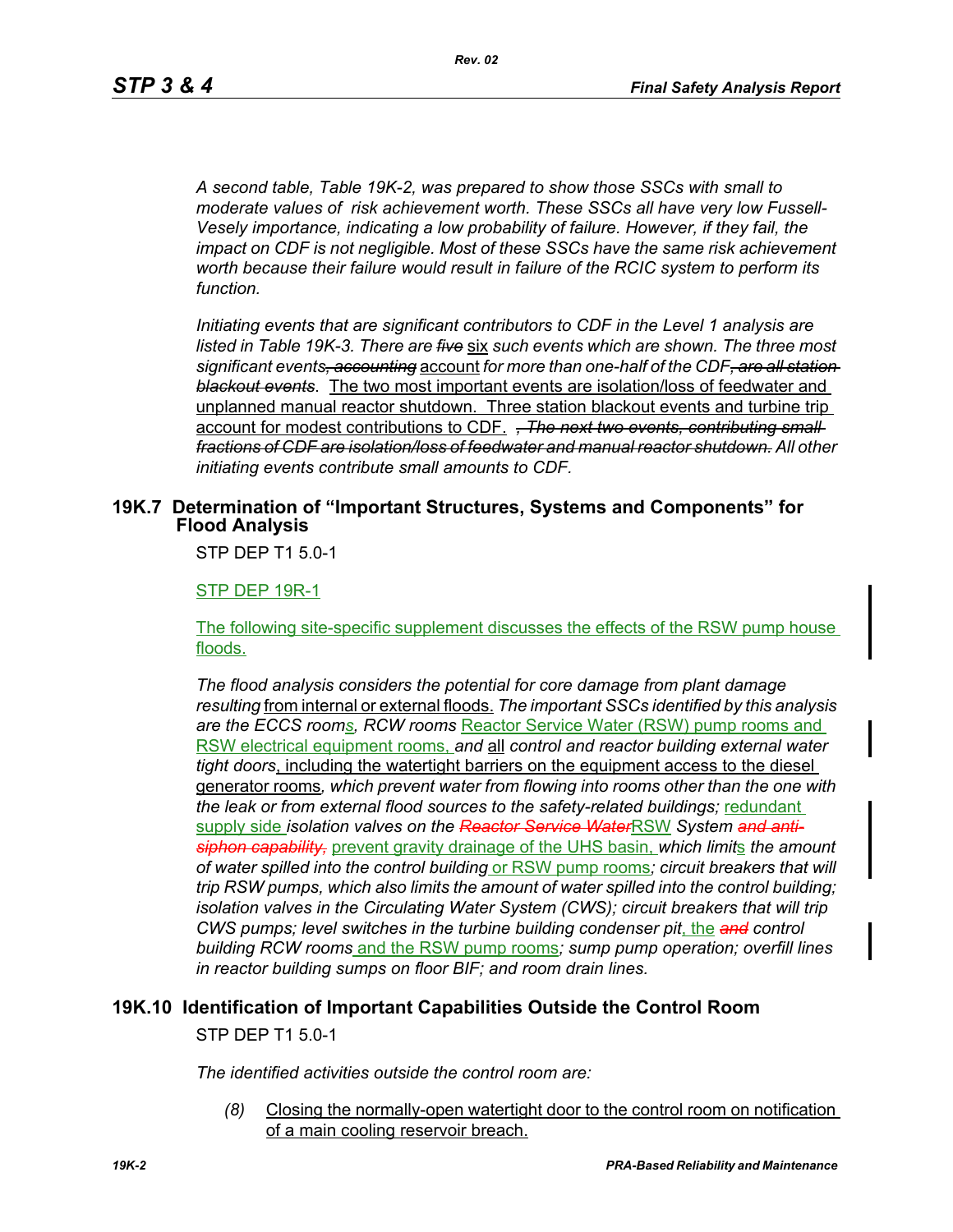$\mathbf I$ 

## **19K.11.1 Component Inspections and Maintenance**

STD DEP T1 2.4-3

STD DEP T1 3.4-1

STP DEP T1 5.0-1

STD DEP 8.3-1

**STD DEP 9.2-5** STP DEP 9.2-5

*The two* individual *component types with the highest FV importances in the Level 1 analysis are the combustion turbine generator and the emergency diesel generators. Maintenance activities to assure high reliability of these components are discussed in 19K.11.10 and 19K.11.11.*

*Rev. 02*

The Reactor Building Cooling Water System and the Reactor Service Water System have high FV importance with respect to common cause failure impacts, as these systems support a number of front-line safety systems. Maintenance and testing tasks are provided for the key components in each division, including pumps, heat exchangers and the service water cooling tower fans

*The system of greatest FV importance* with respect to outage time *is the RCIC System, which has been assigned a small unavailability for test and maintenance. The amount of time the RCIC System is unavailable because of test and maintenance should be monitored to assure that it remains within the specified assumption annually. Sensitivity studies of increased SSC unavailabilities showed that an increase in RCIC unavailability would cause the greatest increase in estimated core damage frequency of any SSC. The RCIC System was also found to be the most sensitive system to increased outage time assumptions. The highest contributor to uncertainties in the CDF as well as the CDF estimate was RCIC test and maintenance.*

### STD DEP T1 2.4-3

*The turbine of the RCIC System is an important component, as identified in Table 19K-1. Periodic startup and operation of the RCIC turbine is one way to monitor this turbine, and less frequent turbine inspection and refurbishment are also recommended. The RCIC pump is tested at the same time by measurement of speed, flow rate, differential pressure, and vibration. The turbine lube oil pump operation and many* Many *of the RCIC valves are also tested when the turbine testing is done. These RAP activities are included in Table 19K-4.*

### STD DEP T1 3.4-1

Trip logic *unts functions* (*TLUs*TLFs) *for the Reactor Protection System (RPS) represent another high importance component. Functional tests of these TLUs*TLFs *are performed at frequent* predetermined *intervals by the online, self-test feature of ABWR solid-state logic. Additional offline, semi-automatic, end-to-end (sensor input to trip actuator) testing of TLUs*TLFs*, which exercises the safety system logic and control*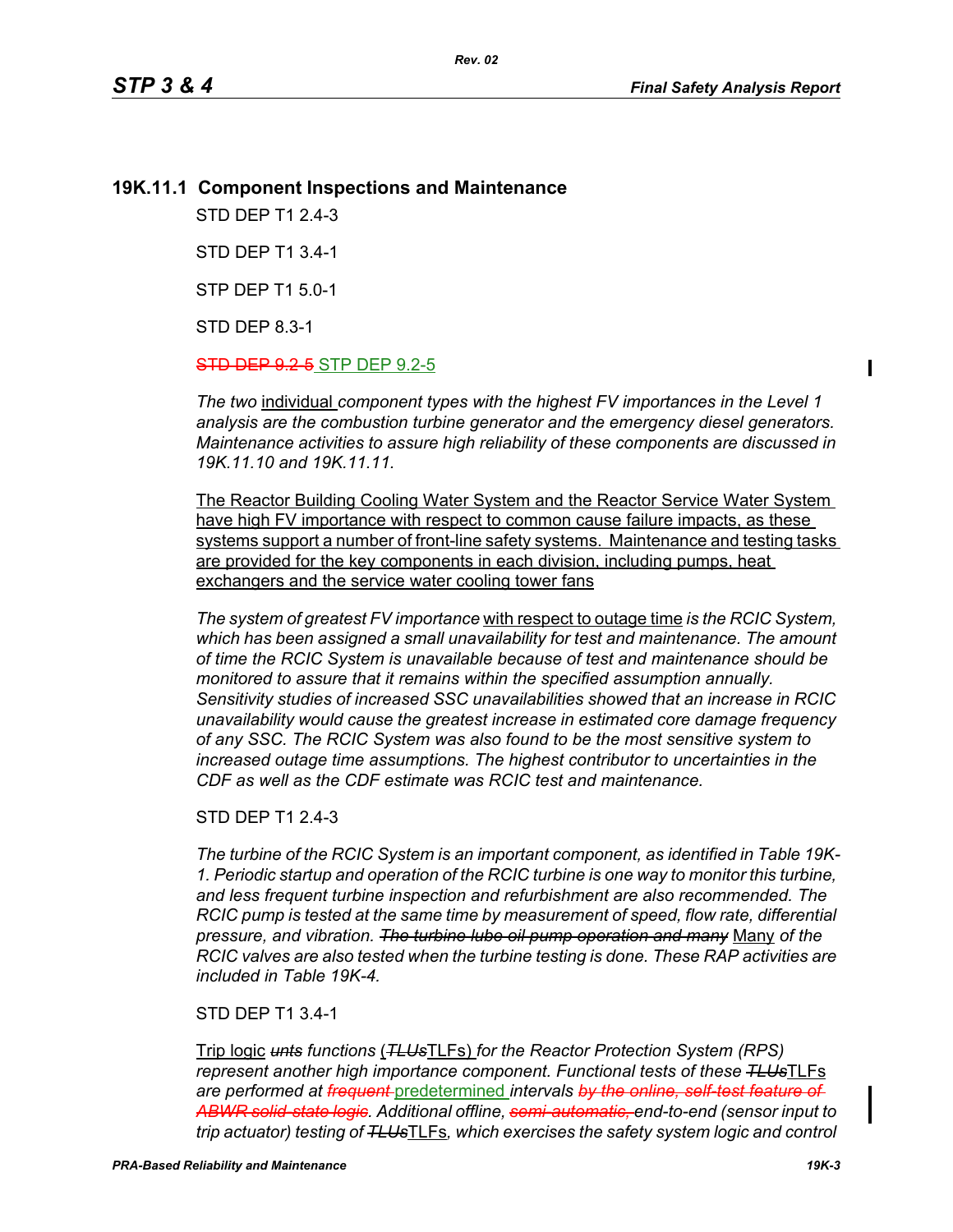*logic processes, is important because it allows the detection of failures not sensed by the online system. TheTLUs* TLF *tests that are suggested as part of the RAP are given in Table 19K-4.* 

*Common-cause miscalibration of RHR flow meters, and of Level 8 sensors, and common-cause failure (CCF) of digital trip modules (DTMs)* function (DTFs)*, and of Level 2 sensors, will have acceptable probabilities if adequate administrative controls are exercised. Calibration procedures for RHR flow meters and for Level 8 sensors should include notes about the safety importance of these instruments. Historical trend analysis should be performed for Level 2 sensors at each calibration. The procedure for testing DTMs* DTFs *should include a warning about their importance to safety. Suggested RAP activities are given in Table 19K-4.*

### **19K.11.13 Flood Protection**

STP DEP T1 5.0-1

STP DEP 19R-1

The following site-specific supplement discusses the effects of the RSW pump

*The important SSCs for flood protection are the water tight doors on external entrances to the control and reactor buildings*, including the watertight barriers on the equipment access to the diesel generator rooms, *and in ECCS*, RSW pump house, *and RCW rooms, the RSW and CWS isolation valves, anti-siphon capability, the circuit breakers that trip* the *RSW and CWS pumps and water level sensors in the turbine building condenser pit*, RSW pump rooms, *and control building RCW rooms; sump pump operation; overfill lines on reactor building sumps on floor BIF; and room drain lines (Subsection 19K.7). Periodically room water barriers should be inspected to assure that they will prevent the spread of flooding, room drain lines should be checked to ensure no blockage exists, RSW isolation valves (MOVs) should be stroke tested (normally accomplished by switching from one pump to the standby pump in a given loop), CWS isolation valves should be stroke tested, the ability of RSW and CWS pump circuit breakers to trip upon receipt of a trip signal should be demonstrated, as well as RSW System anti-siphon*isolation *capability. These RAP activities are included in Table 19K-4.*

Π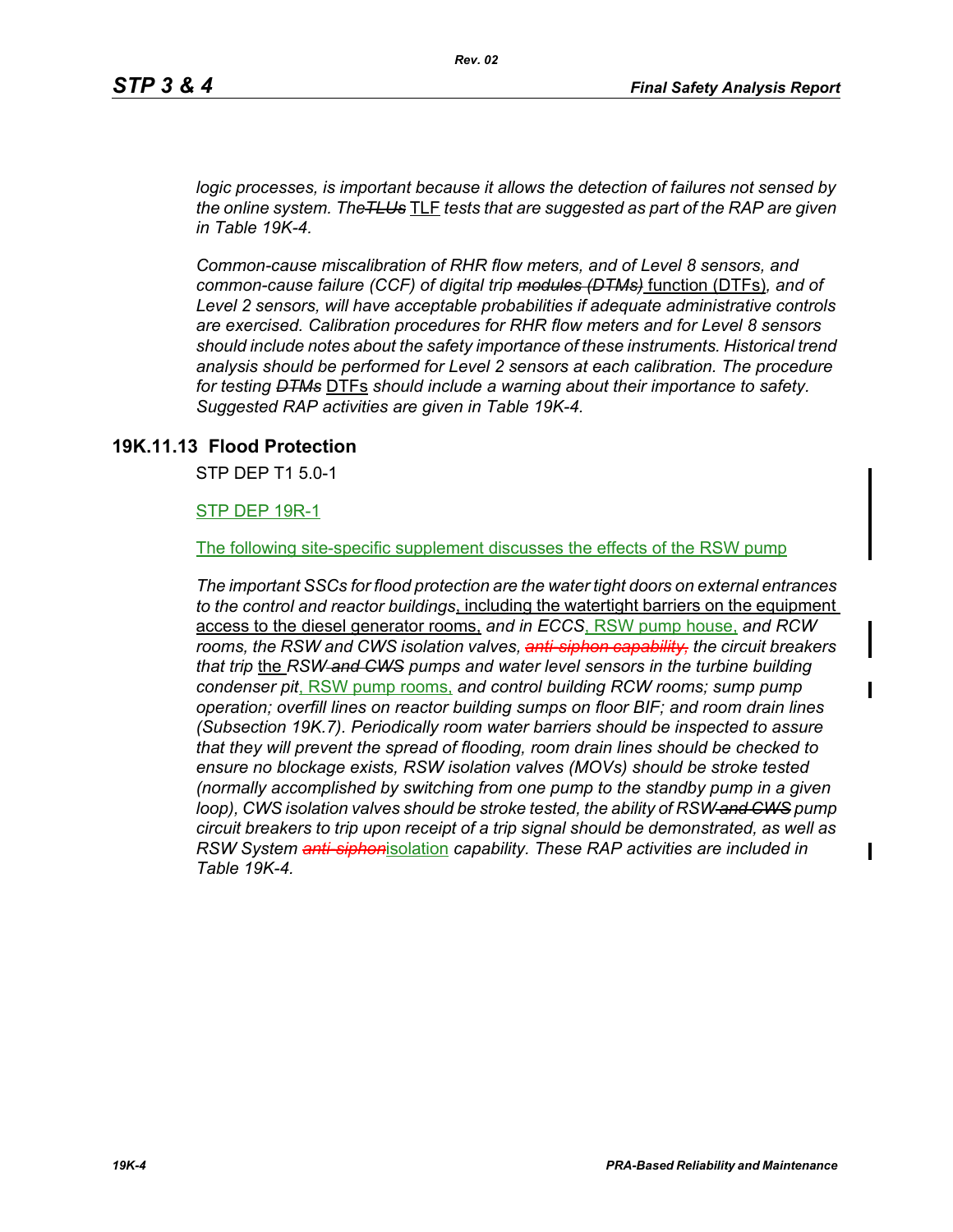$\blacksquare$ 

| <b>SSC</b>                                        | <b>Fussell-Vesely Importance</b><br>$(%)^*$ | <b>Risk Achievement</b><br>Worth* |
|---------------------------------------------------|---------------------------------------------|-----------------------------------|
| Cooling Water Divisions A, B, & C (CCF)           |                                             |                                   |
| Multiplex Transmission Network (CCF)              |                                             |                                   |
| <b>Essential Communication Function (CCF)</b>     |                                             |                                   |
| <b>Service Water Cooling Tower Fans (CCF)</b>     |                                             |                                   |
| <b>RHR Core Flood System Failure (CCF)</b>        |                                             |                                   |
| <b>Trip Logic Function (CCF)</b>                  |                                             |                                   |
| <b>Remote I/O Function Module (CCF)</b>           |                                             |                                   |
| <b>Trip Logic Units</b>                           |                                             |                                   |
| <b>Remote Multiplexing Units</b>                  |                                             |                                   |
| <b>RCIC Turbine Lubrication System</b>            |                                             |                                   |
| <b>HPCF System (CCF)</b>                          |                                             |                                   |
| <b>HPCF Pumpt</b>                                 |                                             |                                   |
| Single Offsite Power Line*                        |                                             |                                   |
| RCIC Min Flow Bypass Valve E51-F011 (NOFO)+       |                                             |                                   |
| RCIC Min Flow Bypass Valve E51-F011 (NCFC)+       |                                             |                                   |
| RCIC Injection Valve E51-F004 (NCFC)+             |                                             |                                   |
| RGIG Steam Supply Valve E51-F037 (NGFG)+          |                                             |                                   |
| <b>HPCF Maintenance Valve E22-F005B±</b>          |                                             |                                   |
| <b>RCIC Isolation Signal Logic</b>                |                                             |                                   |
| <b>Both Offsite Power Sources.</b>                |                                             |                                   |
| <b>HPGF Pump</b>                                  |                                             |                                   |
| SRVs                                              |                                             |                                   |
| <b>RHR Flow Transmitters (CCF Miscalibration)</b> |                                             |                                   |
| <b>Cooling Water Divisions B &amp; C (CCF)</b>    |                                             |                                   |
| <b>Cooling Water Divisions A &amp; B (CCF)</b>    |                                             |                                   |
| Cooling Water Divisions A & C (CCF)               |                                             |                                   |
| Level 8 Sensors (CCF Miscalibration)              |                                             |                                   |
| <b>Digital Trip Modules (CCF)</b>                 |                                             |                                   |
| <b>Digital Trip Function (CCF)</b>                |                                             |                                   |
| SP Temp High (Loss of Pump Head)                  |                                             |                                   |
| Suppression Pool Unavailable Due to Rupture       |                                             |                                   |

### **Table 19K-1 ABWR SSCs of Greatest Importance for CDF, Level 1 Analysis**

\* Not part of DCD (Refer to SSAR)

<sup>†</sup> SSCs with low FV importance and low risk achievement worth. Not considered further for RAP on the basis of Level 1 analysis.

<sup>‡</sup> Valves that are closed during normal operation, and fail to open when required during a transient, are designated NCFC. Technically, they are "fail as is" conditions, which is closed. The minimum flow bypass valve is closed during normal operation, but during transients requiring RCIC operation, the bypass valve opens. Failure of this valve to open at that demand is shown as NCFC. Later in the transient this bypass valve, which is normally open at this time, should close on demand. If it fails to close, the shorthand description NOFO is used.

ƒ SSC with low FV importance and low risk achievement worth, but retained because of human factor importance.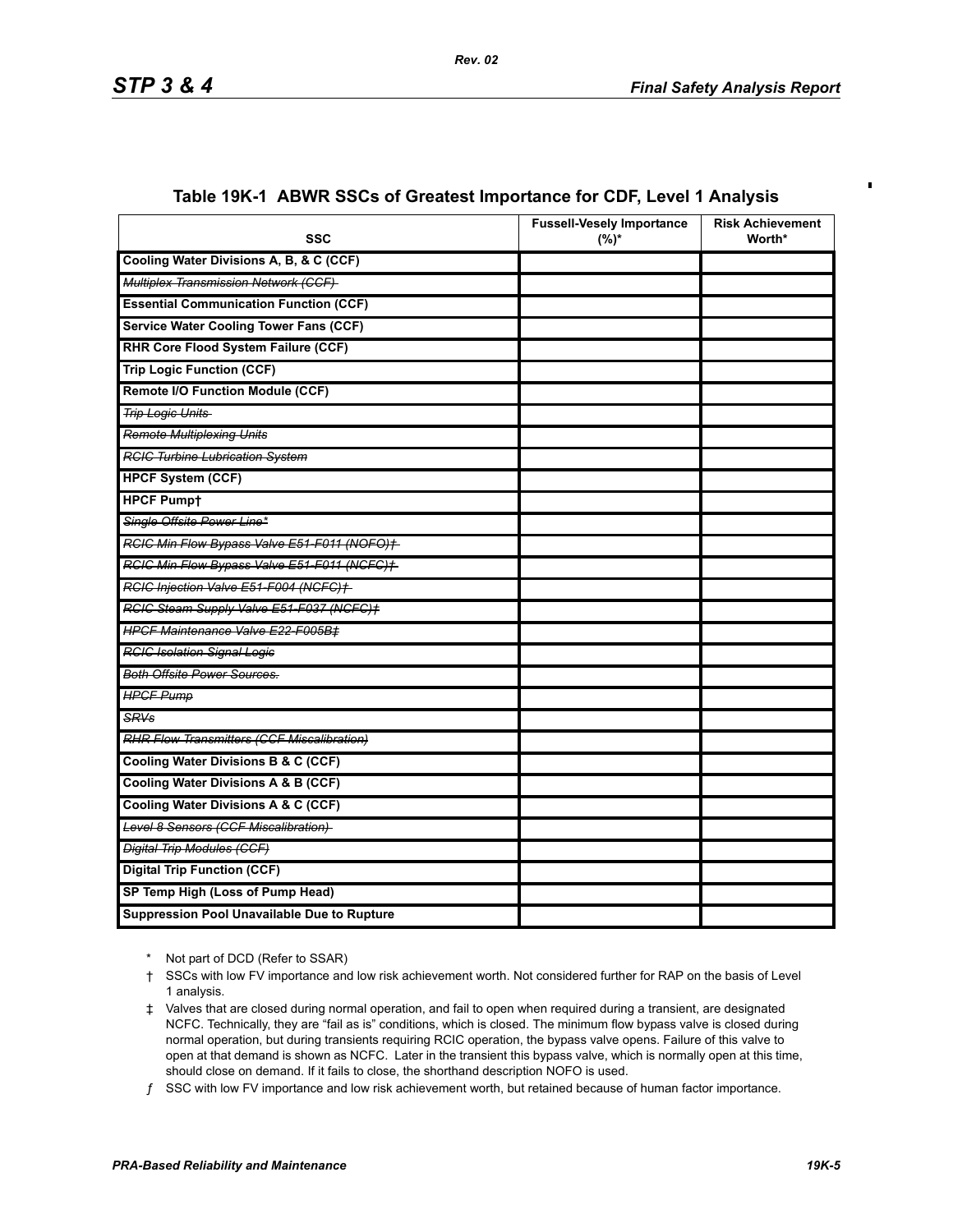$\blacksquare$ 

|                                                                | <b>Fussell-Vesely</b> | <b>Risk</b><br><b>Achievement</b> |
|----------------------------------------------------------------|-----------------------|-----------------------------------|
| <b>SSC</b>                                                     | Importance (%)+       | Worth+                            |
| RCIC Min Flow Bypass Valve E51-F011 (NOFO)                     |                       |                                   |
| RCIC Injection Valve E51-F004 (NCFC)                           |                       |                                   |
| RCIC Min Flow Bypass Valve E510F011 (NCFC)                     |                       |                                   |
| RCIC Steam Supply Valve E51-F037 (NCFC)                        |                       |                                   |
| <b>Both Offsite Power Sources</b>                              |                       |                                   |
| <b>RCIC Isolation Signal Logic</b>                             |                       |                                   |
| <b>RHR Suppression Pool Cooling Failure (CCF)</b>              |                       |                                   |
| Div 1 ECF EMS Transmission Ntwk Failure                        |                       |                                   |
| <b>RCIC Steam Supply Bypass Valve F045 Limit Switch Fails</b>  |                       |                                   |
| 1 <sup>st</sup> ESF <b>RIF RMU-</b> Div 1 Fails                |                       |                                   |
| 2 <sup>nd</sup> ESF <b>RIF</b> RMU-Div 1 Fails                 |                       |                                   |
| 1 <sup>st</sup> ESF SLF Channel Div 1 Fails                    |                       |                                   |
| 2 <sup>nd</sup> ESF SLF Channel Div 1 Fails                    |                       |                                   |
| Failure of SP Temp Signal T53-TRS-601A & B                     |                       |                                   |
| <b>RGIG Pres Sensor PIS-Z605 Miscalibrated</b>                 |                       |                                   |
| <b>RCIC Flow Sensor FT-007-2 Miscalibrated</b>                 |                       |                                   |
| Diode SID Open                                                 |                       |                                   |
| SP Temp High (Loss of Pump Head)                               |                       |                                   |
| <b>SLF/ECF SLU/EMS-Link for Div 1 SLF 1 Fails (RCIC Fails)</b> |                       |                                   |
| <b>SLF/ECF SLU/EMS-Link for Div 1 SLF 2 Fails (RCIC Fails)</b> |                       |                                   |

#### **Table 19K-2 ABWR SSCs With Moderate Risk Achievement Worth, Level 1 Analysis\***

*Rev. 02*

- \* ECF = Essential Communication Function ESF = Essential Safety Feature RIF = Remote Input/Output Function SLF = Safety System Logic Function
- † Not part of DCD (refer to SSAR)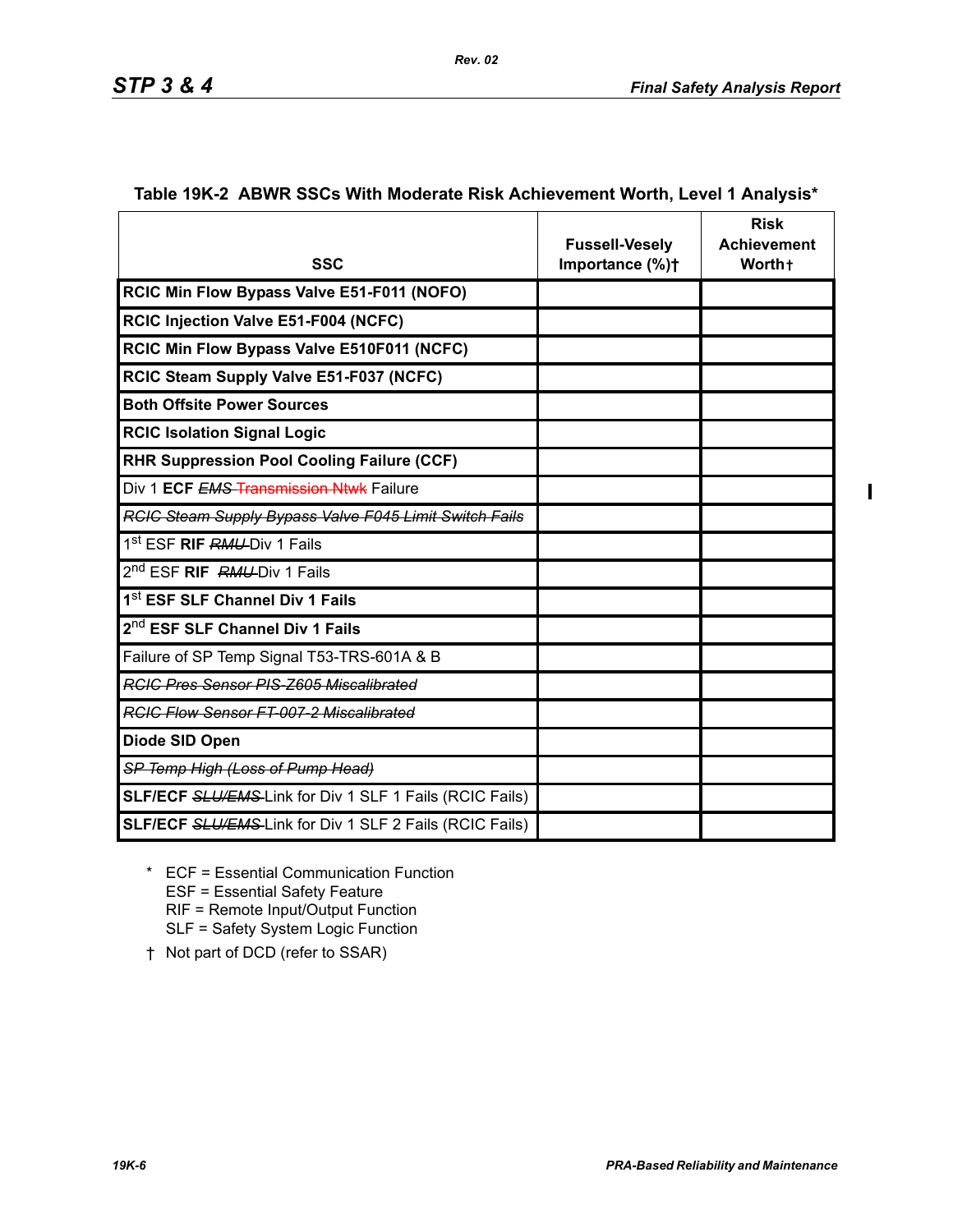|  | Table 19K-3 ABWR Initiating Event Contribution to CDF, Level 1 Analysis |
|--|-------------------------------------------------------------------------|
|  |                                                                         |

| <b>Initiating Event</b> | Events per Year | <b>Total CDF x</b><br>10 <sup>8∗</sup> | <b>Percent CDF</b><br>Contribution* |
|-------------------------|-----------------|----------------------------------------|-------------------------------------|
| Turbine Trip            |                 |                                        |                                     |

\* Not part of DCD (Refer to SSAR)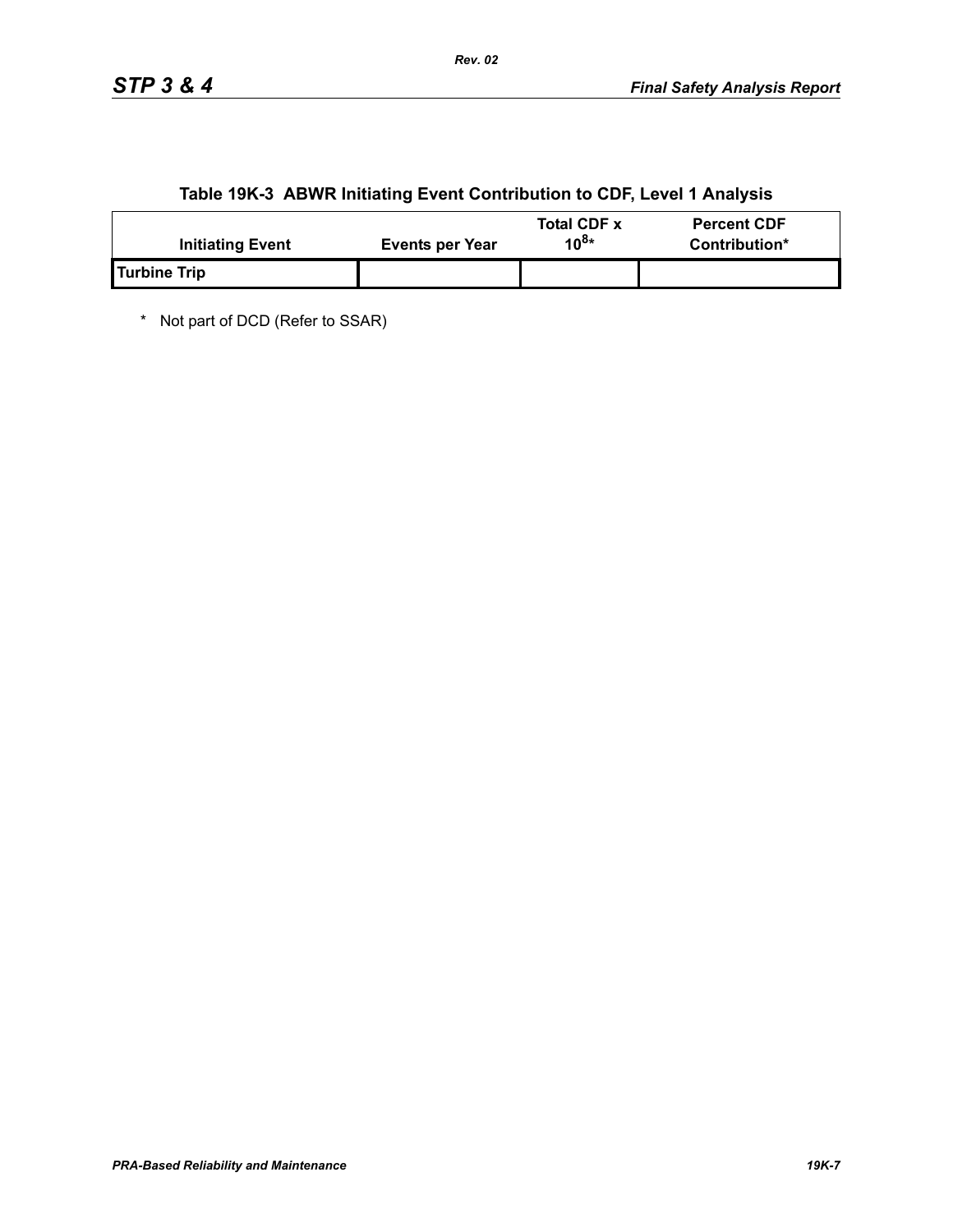| Component                                                                                                          | <b>Failure Mode/Cause</b>                                                                       | <b>Recommended Maintenance</b>                                                             | Test or<br><b>Maintenance</b><br><b>Interval</b> | <b>Basis</b>             | Unavailability,<br><b>Failure Rate</b> |
|--------------------------------------------------------------------------------------------------------------------|-------------------------------------------------------------------------------------------------|--------------------------------------------------------------------------------------------|--------------------------------------------------|--------------------------|----------------------------------------|
| <b>Multiplexers</b>                                                                                                | Common cause failure of all MUX<br>to give proper signals                                       | System functional test-<br>Complete system test, error check-                              | 3 months<br>2 years                              | Experience<br>Experience | $\overline{\mathbf{r}}$                |
| <b>ECF</b>                                                                                                         | Common cause failure of all                                                                     | <b>System functional test</b>                                                              | 3 months                                         | <b>Experience</b>        | $\star$                                |
|                                                                                                                    | <b>ECF to give proper signals</b>                                                               | Complete system test, error<br>check                                                       | 2 years                                          | <b>Experience</b>        | $\ast$                                 |
| One ESF RIF SMU-for                                                                                                | Failure of RIF or link between RIF                                                              | System functional test                                                                     | 3 months                                         | Experience               |                                        |
| Div 1 or one SLF/ECF<br><b>SLU/EMS Link for SLF</b><br>SLU Div 1                                                   | and SLF Failure of remote<br>multiplex unit or link between<br>RMU and safety system logic unit | Complete system test, error check 2 years                                                  |                                                  | Experience               |                                        |
| RPS TLFs - Trip Logic-<br>Units                                                                                    | Failure to trip upon demand                                                                     | System functional test                                                                     | 3 months                                         | Experience               |                                        |
|                                                                                                                    |                                                                                                 | Complete system test, error check                                                          | R/M outage                                       | Experience               |                                        |
| <b>RGIG Turbine Lube</b><br><b>System</b>                                                                          | Lube oil pump failure                                                                           | Lube oil pump operation and oil<br>pressure check                                          | 3 months                                         | Experience               | $\star$                                |
| <b>Limit Switches on RCIC</b><br><b>Turbine Exhaust Isolation</b><br>and Valve Steam Supply<br><b>Bypass Valve</b> | <b>Failure of switch to change</b><br>position when valve movement<br><b>occurs</b>             | <b>Observation of limit switch</b><br>actuation during valve stroke test                   | 3 months                                         | <b>Experience</b> #      | $\overline{\mathcal{I}}$               |
| DTFs - Digital Trip-<br><b>Modules</b>                                                                             | Common cause failure to trip                                                                    | Review trip unit test procedure to<br>assure note about potential safety<br>considerations | Annual                                           | Judgment                 | $\star$                                |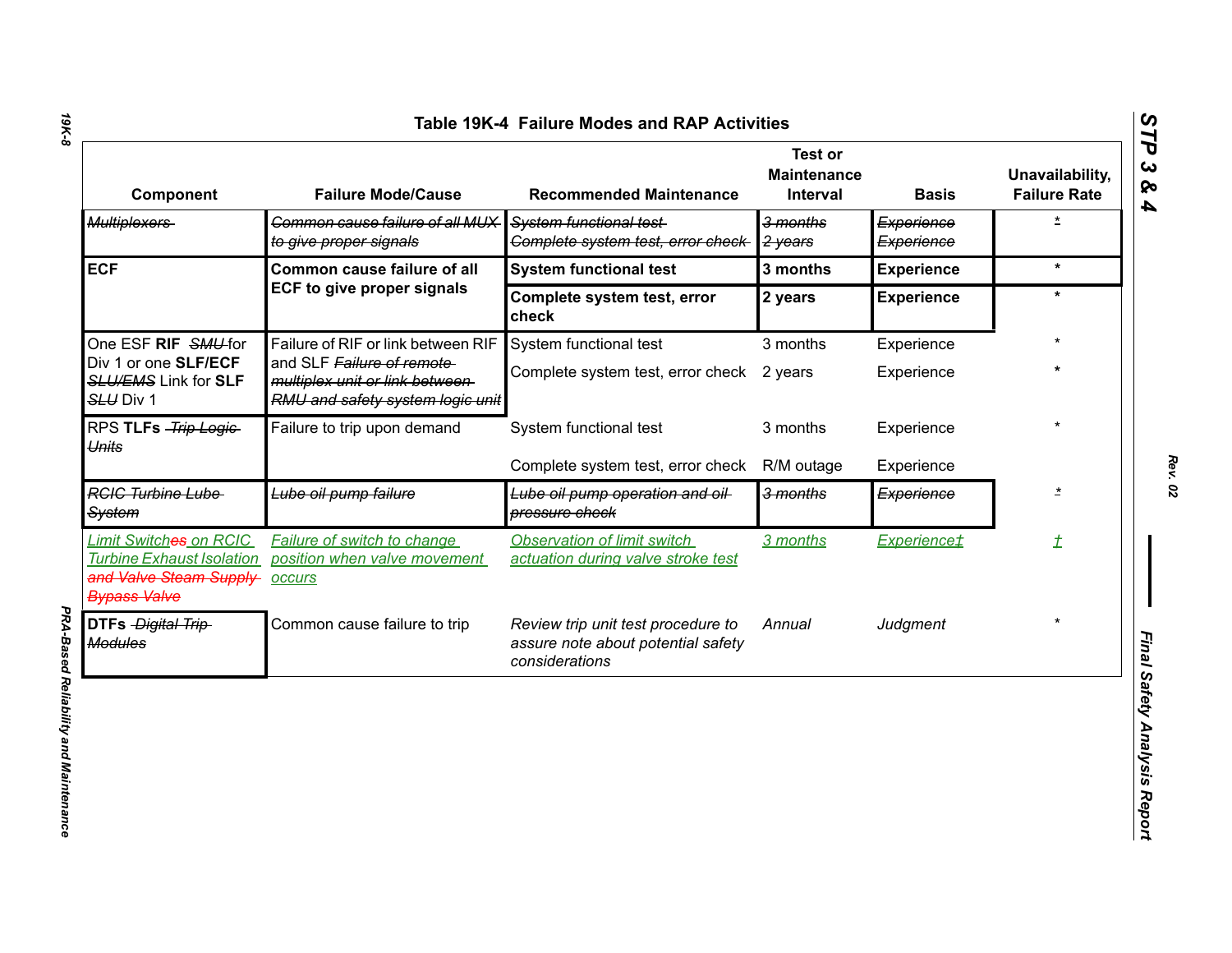| Component           | <b>Failure Mode/Cause</b>                                                 | <b>Recommended Maintenance</b>                                                                                                                                  | <b>Test or</b><br><b>Maintenance</b><br>Interval | <b>Basis</b>                                       | Unavailability,<br><b>Failure Rate</b> |
|---------------------|---------------------------------------------------------------------------|-----------------------------------------------------------------------------------------------------------------------------------------------------------------|--------------------------------------------------|----------------------------------------------------|----------------------------------------|
| <b>Non-ADS SRVs</b> | <b>Common mode failure of SRVs</b><br>to open on demand or remain<br>open | Inspect and replace degradable<br>parts and test for correct<br>operation                                                                                       | 5 years (max)                                    | Environmental<br>qualification                     | $\star$                                |
|                     |                                                                           | Remove valve, test for setpoint<br>pressure, adjust setpoint as<br>necessary, test for seat leakage,<br>repair. Stagger testing of valves,<br>50% at one outage | 3 years                                          | Experience,<br><b>ANSI/ASME</b><br>OM <sub>1</sub> | $\star$                                |
|                     |                                                                           |                                                                                                                                                                 |                                                  |                                                    |                                        |
|                     |                                                                           |                                                                                                                                                                 |                                                  |                                                    |                                        |
|                     |                                                                           |                                                                                                                                                                 |                                                  |                                                    |                                        |
|                     |                                                                           |                                                                                                                                                                 |                                                  |                                                    |                                        |
|                     |                                                                           |                                                                                                                                                                 |                                                  |                                                    |                                        |
|                     |                                                                           |                                                                                                                                                                 |                                                  |                                                    |                                        |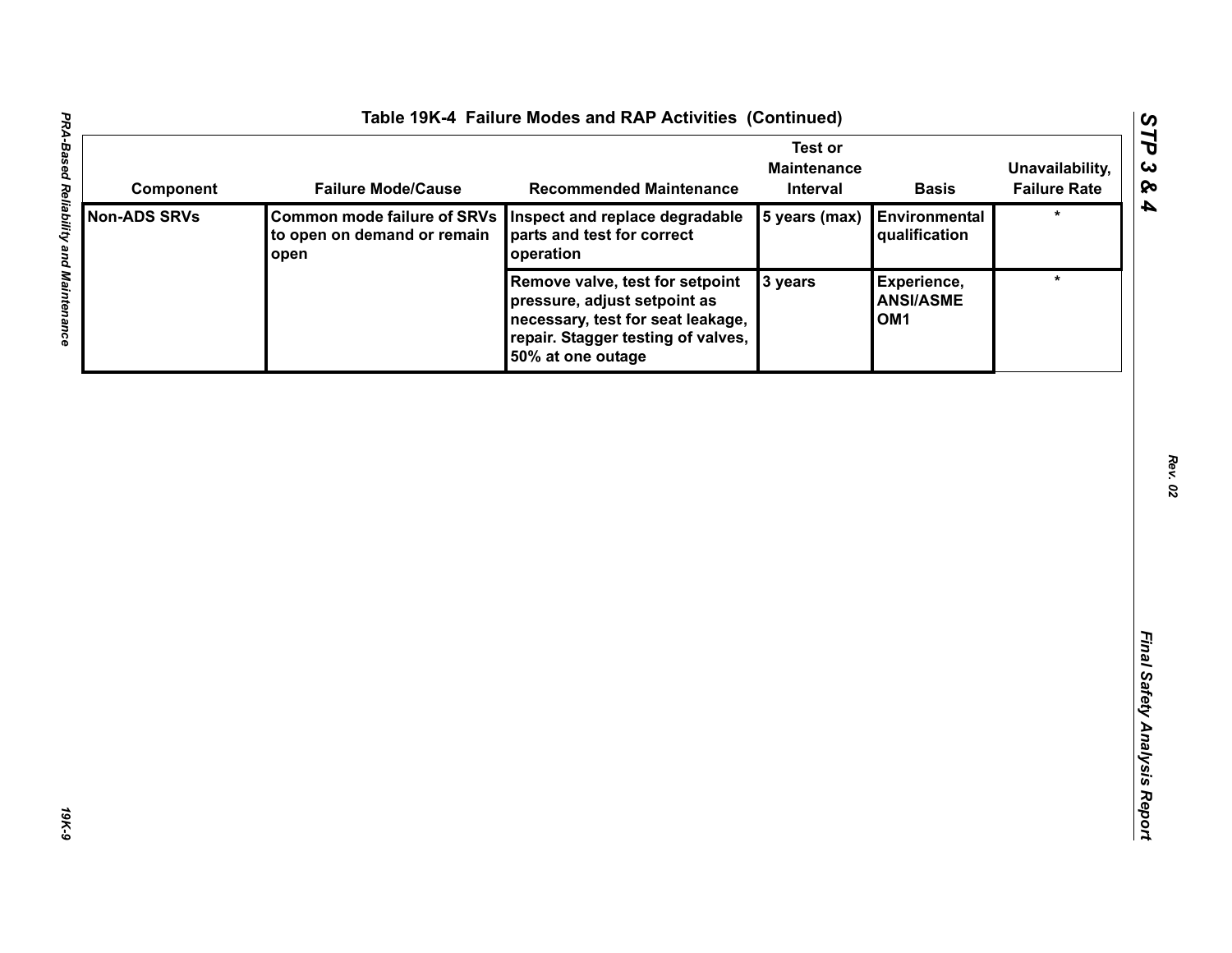| Component                                                                    | <b>Failure Mode/Cause</b>                                                          | <b>Recommended Maintenance</b>                                                              | <b>Test or</b><br><b>Maintenance</b><br>Interval | <b>Basis</b>       | Unavailability,<br><b>Failure Rate</b> |
|------------------------------------------------------------------------------|------------------------------------------------------------------------------------|---------------------------------------------------------------------------------------------|--------------------------------------------------|--------------------|----------------------------------------|
| DC Div 1 Distribution<br><b>Panel (including Diode)</b><br><b>S1D)</b>       | Panel or diode failure                                                             | Panel function is demonstrated by<br>system test                                            | 3 months                                         | Experience         | $\star$                                |
| Div 1 EMS ECF                                                                | Network failure-Failure                                                            | System functional test                                                                      | 3 months                                         | Experience         |                                        |
| <b>Transmission Network</b>                                                  |                                                                                    | Complete system test, error check                                                           | 2 years                                          | Experience         |                                        |
| <b>RBCW Pumps</b>                                                            | Failure to provide adequate<br>flow at desired pressure                            | Discharge pressure test<br>Inlet pressure test<br><b>Flow test</b><br><b>Vibration test</b> | 3 months                                         | <b>Table 3.9-8</b> |                                        |
|                                                                              |                                                                                    | Monitor pump parameters on the<br>normally running pump to detect<br>abnormalities          | Weekly                                           | <b>Judgment</b>    | $\star$                                |
| <b>RBSW Pumps</b><br>Failure to provide adequate<br>flow at desired pressure |                                                                                    | Discharge pressure test<br>Inlet pressure test<br><b>Flow test</b><br><b>Vibration test</b> | 3 months                                         | <b>Table 3.9-8</b> | $\star$                                |
|                                                                              | Monitor pump parameters on the<br>normally running pump to detect<br>abnormalities | Weekly                                                                                      | Judgment                                         | $\star$            |                                        |
|                                                                              |                                                                                    |                                                                                             |                                                  |                    |                                        |

*Rev. 02*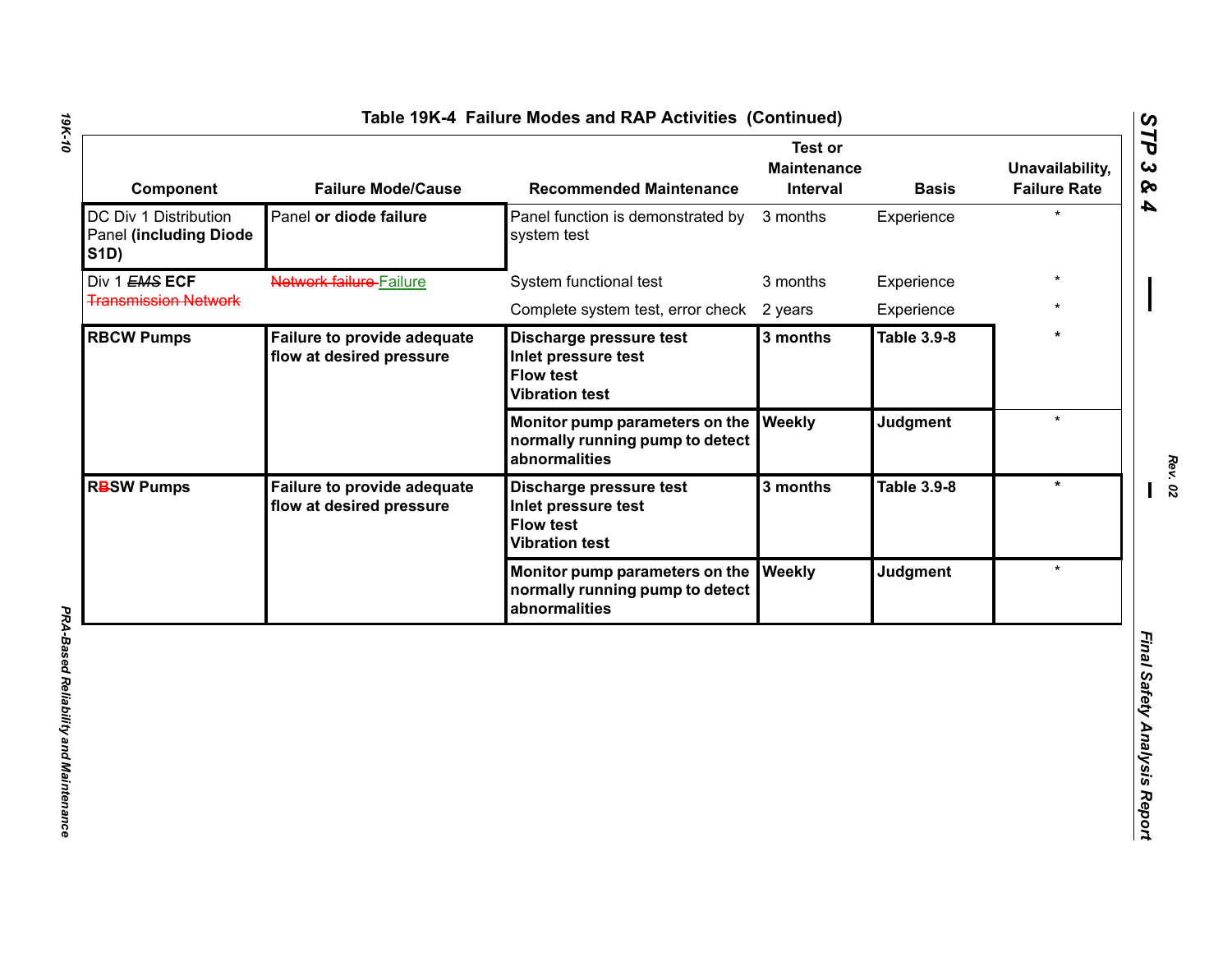|                                                                                                               |                                                         | Table 19K-4 Failure Modes and RAP Activities (Continued)                                            |                                                  |                                        |                                        |
|---------------------------------------------------------------------------------------------------------------|---------------------------------------------------------|-----------------------------------------------------------------------------------------------------|--------------------------------------------------|----------------------------------------|----------------------------------------|
| Component                                                                                                     | <b>Failure Mode/Cause</b>                               | <b>Recommended Maintenance</b>                                                                      | <b>Test or</b><br><b>Maintenance</b><br>Interval | <b>Basis</b>                           | Unavailability,<br><b>Failure Rate</b> |
| <b>RBCW Heat</b><br><b>Exchangers</b>                                                                         | <b>Plugging/fouling</b>                                 | Monitor heat exchanger flow and<br>delta temperature/pressure to<br>detect existence of fouling     | <b>Weekly</b>                                    | <b>Experience</b>                      |                                        |
|                                                                                                               |                                                         | Internal inspection of heat<br>exchangers for plugging and<br>fouling                               | R/M Outage                                       | <b>Experience</b>                      | $\star$                                |
| <b>RBSW Strainers</b>                                                                                         | Plugging                                                | Monitor RBSW flow rate and<br>strainer delta pressure for<br>indications of plugging                | Weekly                                           | <b>Experience</b>                      | $\star$                                |
| <b>RBSW Cooling</b><br><b>TowerUHS Fans</b>                                                                   | Failure to provide adequate fan<br>flow through tower   | <b>Flow test</b><br><b>Vibration Test</b>                                                           | 3 months                                         | <b>Experience</b>                      | $\star$                                |
|                                                                                                               |                                                         | <b>Inspection and</b><br>cleaning/lubrication                                                       | <b>R/M Outage</b>                                | <b>Experience</b>                      | $\star$                                |
| <b>Control and Reactor</b><br><b>Building, RSW pump</b><br>House, and ECCS<br>Room Watertight<br><b>Doors</b> | <b>Failure to retain integrity</b>                      | Inspection of watertight doors,<br>including penetrations                                           | 1 year & after<br>major<br>maintenance           | <b>Judgment</b>                        |                                        |
| <b>HPCF Pumps</b>                                                                                             | Failure to provide adequate<br>flow at desired pressure | Discharge pressure test<br>Inlet pressure test<br><b>Flow test</b><br><b>Vibration test</b>         | 3 months                                         | Table 3.9-8                            | ttt                                    |
| <b>HPCF Injection Valves</b><br>F003 and F005                                                                 | Failure to open because of<br>mechanical problems       | <b>Stroke test</b>                                                                                  | 3 months                                         | Experience;<br><b>ASME Code ISI</b>    | $+++$                                  |
|                                                                                                               |                                                         | Visual and penetrant inspection<br>of stem, ultrasonic inspection<br>of stem; replace if necessary. | 10 years                                         | Low failure<br>rate; ASME<br>Code ISI. | $\star$                                |
|                                                                                                               | Failure to open because of<br>electrical problems       | <b>Electrical circuit test</b>                                                                      | 3 months                                         | <b>Experience</b>                      | $\star$                                |

*Rev. 02*

19K-11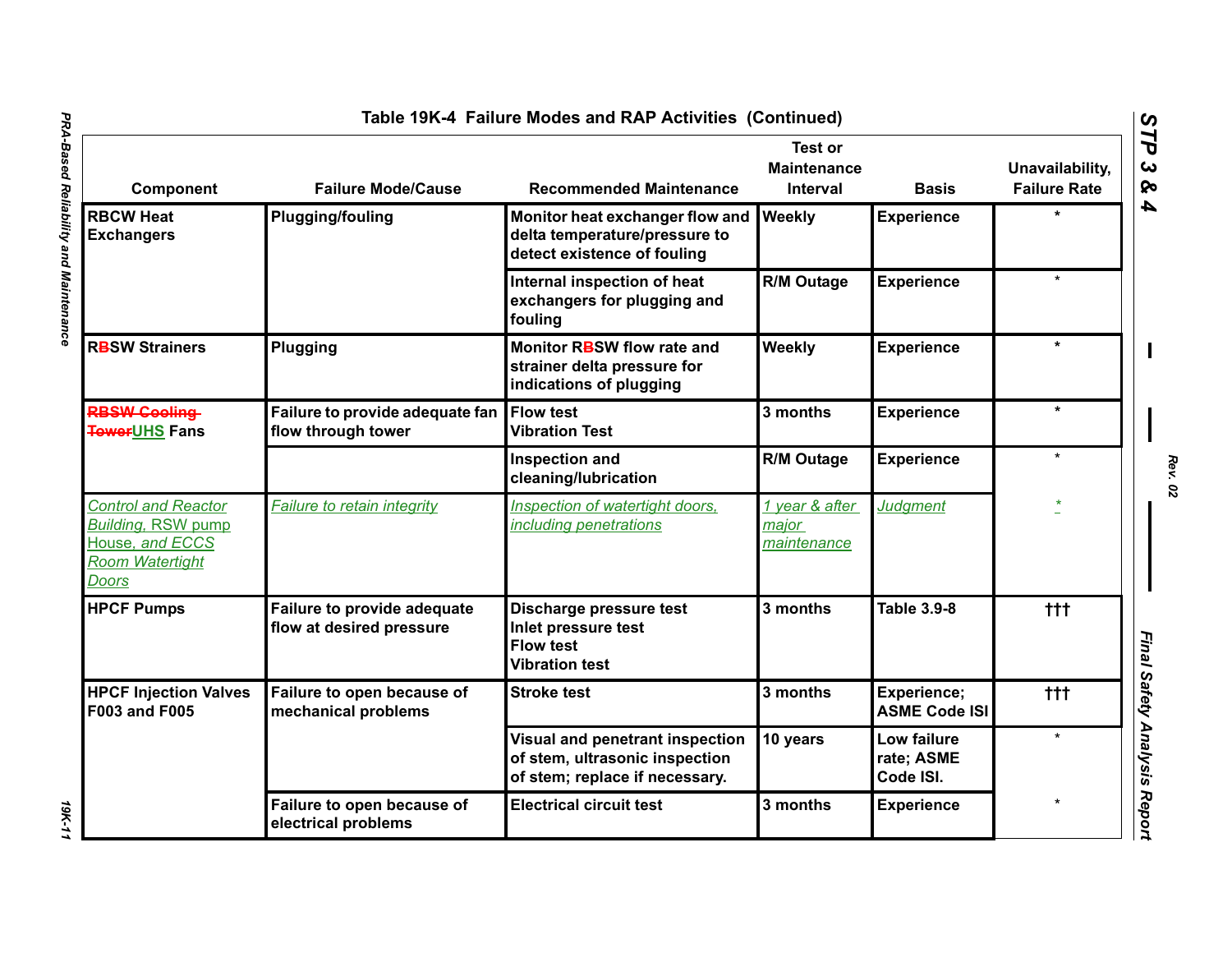| <b>RHR Injection Valves</b><br>Failure to open because of<br><b>Stroke test</b><br>3 months<br>Experience;<br>tt.<br><b>ASME Code ISI</b><br>F001, F003, F005, F006<br>mechanical problems<br>$\star$<br>Visual and penetrant inspection<br>10 years<br>Low failure<br>of stem, ultrasonic inspection of<br>rate; ASME<br>stem; replace if necessary.<br>Code ISI.<br>Failure to open because of<br><b>Electrical circuit test</b><br>3 months<br><b>Experience</b><br>electrical problems<br><b>Fouling</b><br><b>R/M Outage</b><br><b>Judgment</b><br>Monitor and trend delta-<br>tt.<br>temperature across heat<br>exchanger during RHR testing<br>and operation<br>$\star$<br>Failure to operate; failure to<br><b>System functional test</b><br>3 months<br><b>Experience</b><br>properly generate initiation<br>signals<br>$\star$<br>Complete system test, error<br>2 years<br><b>Experience</b><br>check<br><b>R/M Outage</b><br>$\star$<br>Periodic inspection of<br><b>Experience</b><br>Loss of structural integrity; |
|----------------------------------------------------------------------------------------------------------------------------------------------------------------------------------------------------------------------------------------------------------------------------------------------------------------------------------------------------------------------------------------------------------------------------------------------------------------------------------------------------------------------------------------------------------------------------------------------------------------------------------------------------------------------------------------------------------------------------------------------------------------------------------------------------------------------------------------------------------------------------------------------------------------------------------------------------------------------------------------------------------------------------------|
| <b>RHR Heat Exchangers</b><br><b>ESF SLF Divisions</b>                                                                                                                                                                                                                                                                                                                                                                                                                                                                                                                                                                                                                                                                                                                                                                                                                                                                                                                                                                           |
|                                                                                                                                                                                                                                                                                                                                                                                                                                                                                                                                                                                                                                                                                                                                                                                                                                                                                                                                                                                                                                  |
|                                                                                                                                                                                                                                                                                                                                                                                                                                                                                                                                                                                                                                                                                                                                                                                                                                                                                                                                                                                                                                  |
|                                                                                                                                                                                                                                                                                                                                                                                                                                                                                                                                                                                                                                                                                                                                                                                                                                                                                                                                                                                                                                  |
| <b>Suppression Pool</b>                                                                                                                                                                                                                                                                                                                                                                                                                                                                                                                                                                                                                                                                                                                                                                                                                                                                                                                                                                                                          |
|                                                                                                                                                                                                                                                                                                                                                                                                                                                                                                                                                                                                                                                                                                                                                                                                                                                                                                                                                                                                                                  |
| suppression pool structural<br>leakage<br>elements to detect degradation,<br>incipient leakage or corrosion                                                                                                                                                                                                                                                                                                                                                                                                                                                                                                                                                                                                                                                                                                                                                                                                                                                                                                                      |

*19K-12*

*Rev. 02*

*STP 3 & 4*